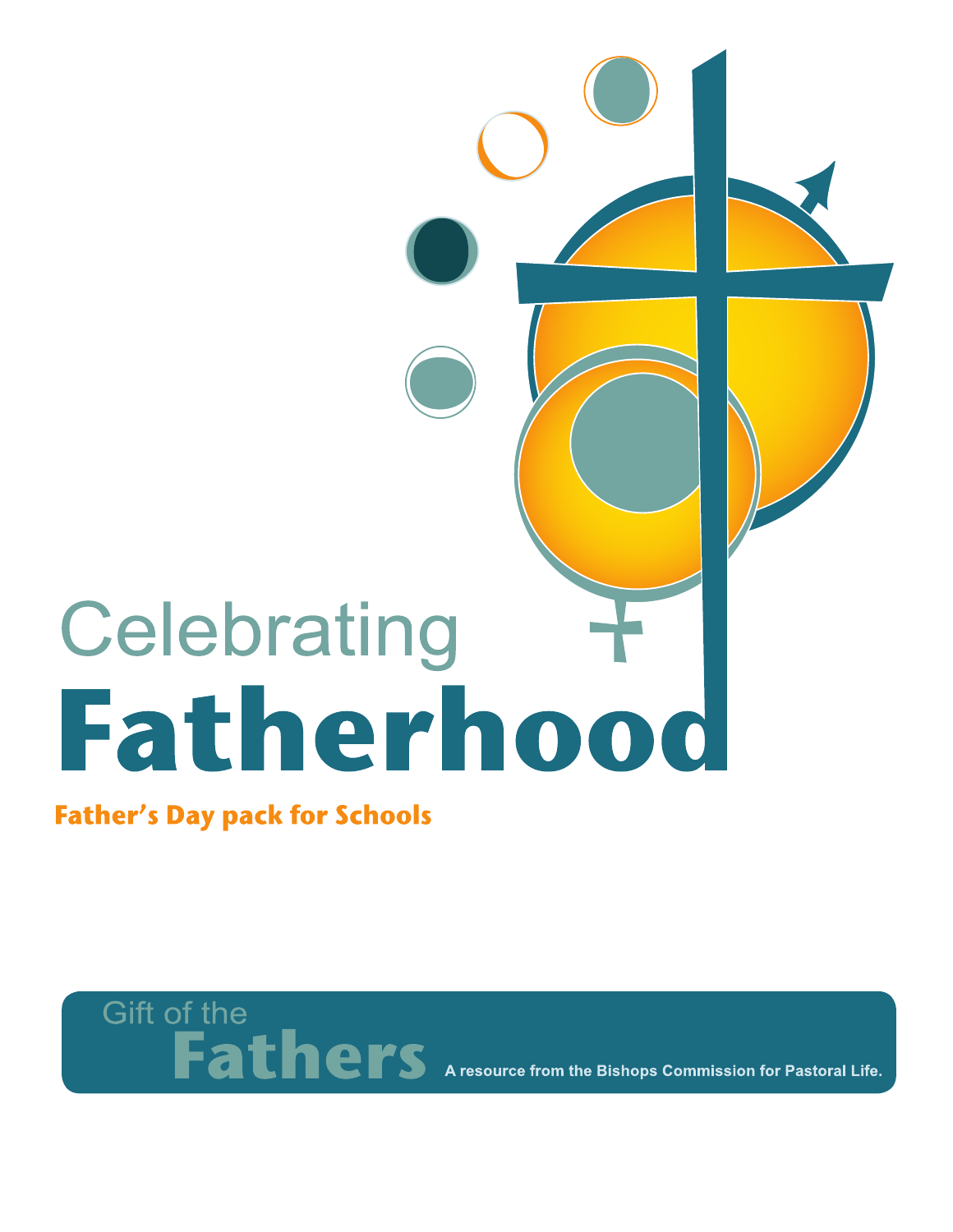# The Gift of Fathers

A letter to school principals & staff

#### **Fathers Day September 6th 2009**

#### In a nutshell

Aim of this communication :

• Affirmation of fathers, specifically on Fathers' Day

#### Broad Strategy

- Strengthen family life
- Affirm the family as a major resource for evangelization.

#### This kit contains :

- 1. A reproducible leaflet *'Thinking about Fatherhood\*.*
- 2. Notes for the liturgies around Father's Day.
- 3. Newsletter inserts.
- \* Ideally, a copy of this leaflet might be given to students and their parents as an affirmation of fatherhood.

Thank you for celebrating the gift of fathers



Dear Friends,

There has been a trend towards increasing news stories about fathers in recent years.

There continue to be reports of prominent public figures who resign their positions to allow more time for their children. There have also been tragic stories about the problems that families face when fathers are absent or unable to meet their responsibilities or have given up hope.

Our faith gives us new hope and 'new eyes' to see Christ present in the ordinary events of daily life. It is often in the 'ordinary' things that we discover the sacred and the profound.

It is with such 'new eyes' that we appreciate the contributions that the father makes to family life. He is more than just 'another parent'. Through his male presence and his relationship with the mother, he complements her unique parental role in a special way.

Recent sociological studies confirm that at every stage of child development, the father has a specific role to play. It is important that this role is appropriately developed and supported.

The enclosed Father's Day Kit is offered for use around Father's Day. It is simple and practical and offers material for use in liturgies and newsletters. It is another resource in the continued efforts to strengthen family life.

Our hope is that schools will encourage their families to grow in awareness of fatherhood by assisting with the distribution of these ideas and stories on 'being Dad' in our world today.

Thank you for your ongoing support for families.

*Yours in Christ,*

+6 gene tunley

Bishop Eugene Hurley Chairman, Bishops Commission for Pastoral Life